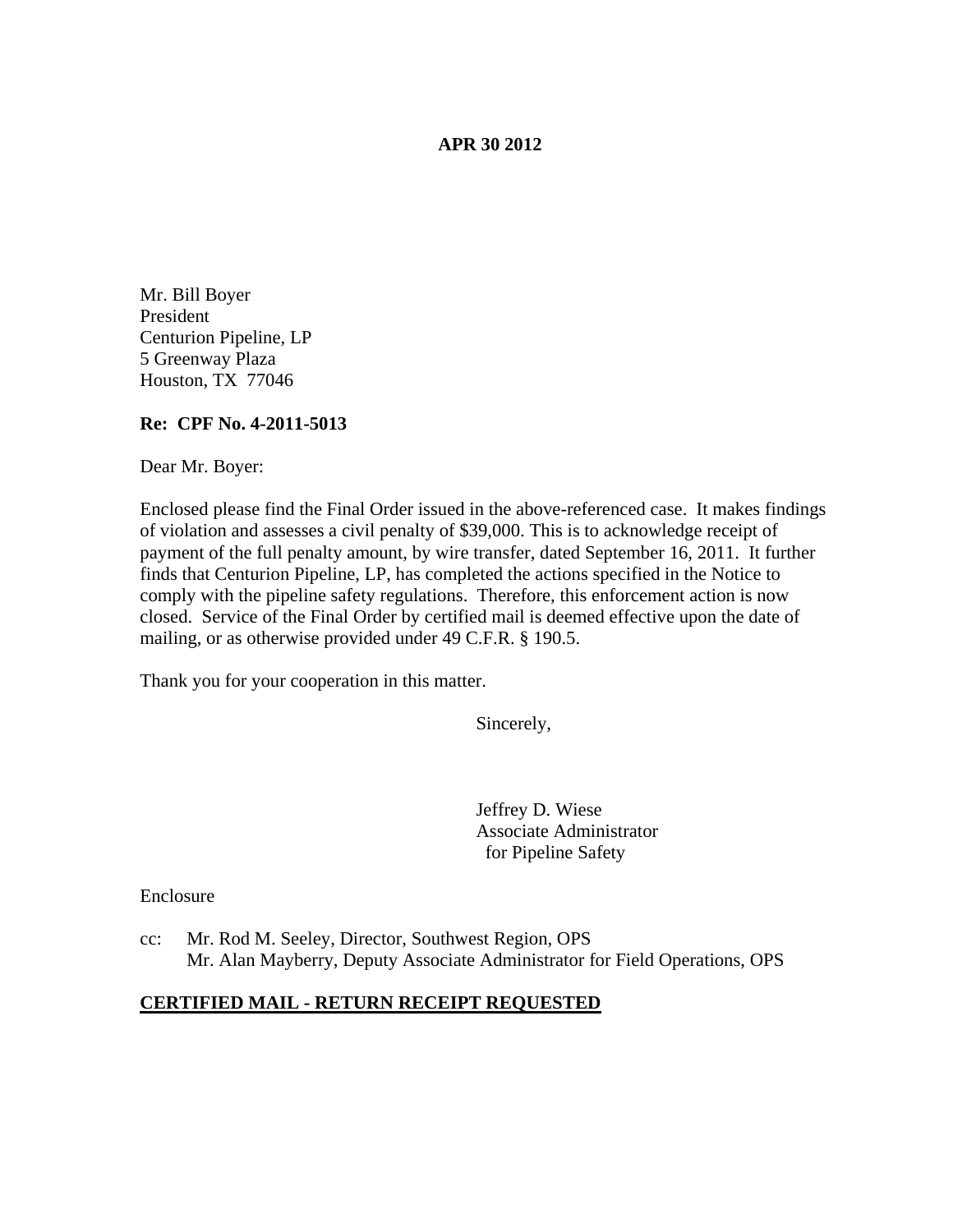# **U.S. DEPARTMENT OF TRANSPORTATION PIPELINE AND HAZARDOUS MATERIALS SAFETY ADMINISTRATION OFFICE OF PIPELINE SAFETY WASHINGTON, D.C. 20590**

**) In the Matter of ) ) Centurion Pipeline, LP, ) CPF No. 4-2011-5013 ) Respondent. ) \_\_\_\_\_\_\_\_\_\_\_\_\_\_\_\_\_\_\_\_\_\_\_\_\_\_\_\_\_\_\_\_\_\_\_\_)**

**\_\_\_\_\_\_\_\_\_\_\_\_\_\_\_\_\_\_\_\_\_\_\_\_\_\_\_\_\_\_\_\_\_\_\_\_**

# **FINAL ORDER**

Between October 2010 and July 2011, pursuant to 49 U.S.C. § 60117, a representative of the Pipeline and Hazardous Materials Safety Administration (PHMSA), Office of Pipeline Safety (OPS), conducted an investigation of an accident involving Centurion Pipeline, LP's (Centurion or Respondent) hazardous liquid pipeline system at the company's Slaughter Station near Sundown, Texas. Centurion, a subsidiary of Occidental Petroleum Corporation, operates approximately 2,750 miles of pipelines from southeast New Mexico to Cushing, Oklahoma.<sup>[1](#page-1-0)</sup>

The investigation arose out of an October 10, 2010 accident during which approximately 10,000 barrels of crude oil were released at Slaughter Station. As a result of the investigation, the Director, Southwest Region, OPS (Director), issued to Respondent, by letter dated August 17, 2011, a Notice of Probable Violation, Proposed Civil Penalty and Proposed Compliance Order (Notice). In accordance with 49 C.F.R. § 190.207, the Notice proposed finding that Centurion had failed to report the accident at the earliest practicable moment, in violation of 49 C.F.R. § 195.52, and had committed various other violations of 49 C.F.R. Part 195. The Notice proposed assessing a civil penalty of \$39,000 and ordering Respondent to take certain measures to correct the alleged violations. The Notice also included a warning item, which required no further action but warned the operator to correct the probable violation or face future possible enforcement action.

Centurion responded to the Notice by letter dated September 16, 2011 (Response). The company did not contest the allegations of violation and paid the proposed civil penalty of \$39,000, as provided in 49 C.F.R. § 190.227. The company also provided information concerning the corrective actions it had taken and submitted copies of its revised procedures. Payment of the penalty serves to close the case with prejudice to Respondent. Centurion did not request a hearing and therefore has waived its right to one.

<span id="page-1-0"></span> $1$  http://www.centurionpipeline.com (last accessed April 20, 2012).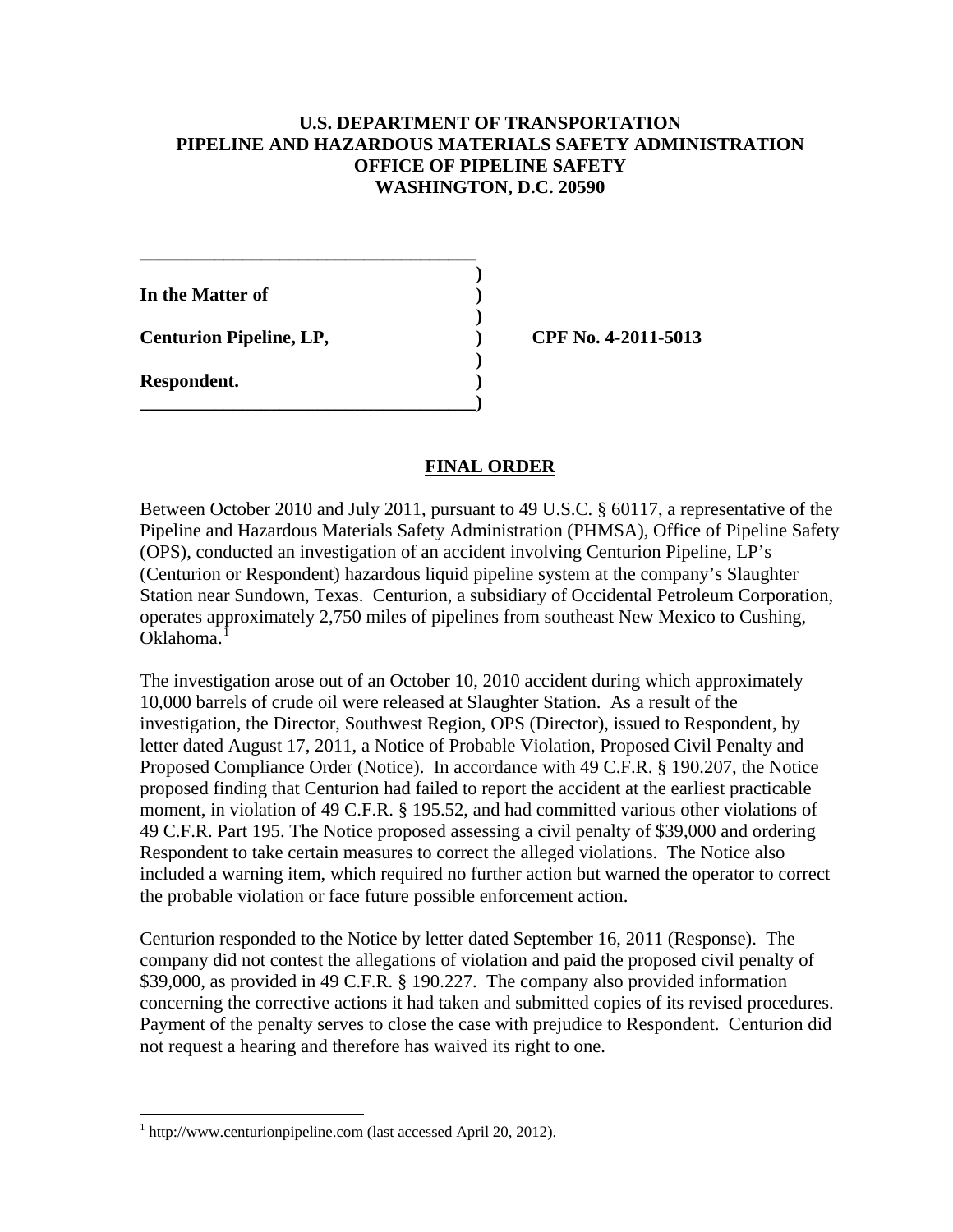### **FINDINGS OF VIOLATION**

The Notice alleged that Respondent violated 49 C.F.R. Part 195, as follows:

**Item 1:** The Notice alleged that Respondent violated 49 C.F.R. § 195.52(a)(3), which states:

#### **§ 195.52 Telephonic notice of certain accidents.**

(a) At the earliest practicable moment following discovery of a release of the hazardous liquid or carbon dioxide transported resulting in an event described in § 195.50, the operator of the system shall give notice, in accordance with paragraph (b) of this section, of any failure that:  $(1) \ldots$ 

(3) Caused estimated property damage, including cost of cleanup and recovery, value of lost product, and damage to the property of the operator or others, or both, exceeding \$50,000.

The Notice alleged that Respondent violated 49 C.F.R. § 195.52(a)(3) by failing to file a telephonic notice with the National Response Center (NRC) at the earliest practicable moment following discovery of a release of product that met the threshold of § 195.50. The Notice alleged that Centurion's accident at Slaughter Station met the reporting criteria of § 195.52 because it caused estimated property damage, including cleanup and recovery, value of lost product, and damage to the property of the operator or others exceeding  $$50,000$ .<sup>[2](#page-2-0)</sup> The release was discovered at 7:35 a.m. on the morning of October 11, 2010, and was reported to Centurion's Central Control at 7:45 a.m. However, Centurion did not make the telephonic notice to the NRC until 2:16 p.m., almost seven hours later (Report No. 956628).

Section 195.52 requires that operators report accidents meeting the criteria in § 195.50 at the "earliest practicable moment following discovery." Historically, PHMSA has interpreted this as being between 1-2 hours because the circumstances surrounding most liquid pipeline accidents have shown that operators generally have sufficient opportunity within a few hours to make an informed decision as to whether or not they must make an emergency notification to the NRC.

In addition, PHMSA has consistently communicated to the industry its need to evaluate the cause of incidents early on and not to wait until after evidence has become outdated or stale. PHMSA has issued two alert notices, dated April 15, 1991 (ALN-91-01) and August 30, 2002 (ADB-02-04), providing guidance to the industry on PHMSA's understanding of the term "earliest practicable moment."<sup>[3](#page-2-1)</sup> This guidance and the interpretation letters preceding the advisory bulletins state that PHMSA interprets the term "earliest practicable moment" as being between 1- 2 hours.

In its Response, Centurion did not contest this allegation of violation. Accordingly, after considering all of the evidence, I find that Centurion violated 49 C.F.R. § 195.52(a)(3) by failing to report this accident at the earliest practicable moment.

<span id="page-2-0"></span> $2$  Centurion notified the NRC after making the decision that the cleanup costs could exceed \$50,000. Centurion listed the estimated costs to the operator in its initial Accident Report at \$64,130. *See* Report No. 20100240-15363, Pipeline Safety Violation Report (Violation Report), (August 17, 2011) (on file with PHMSA), Exhibit D.

<span id="page-2-1"></span><sup>3</sup> *See* http://www.phmsa.dot.gov/pipeline/regs/advisory-bulletin for a list of PHMSA advisory bulletins.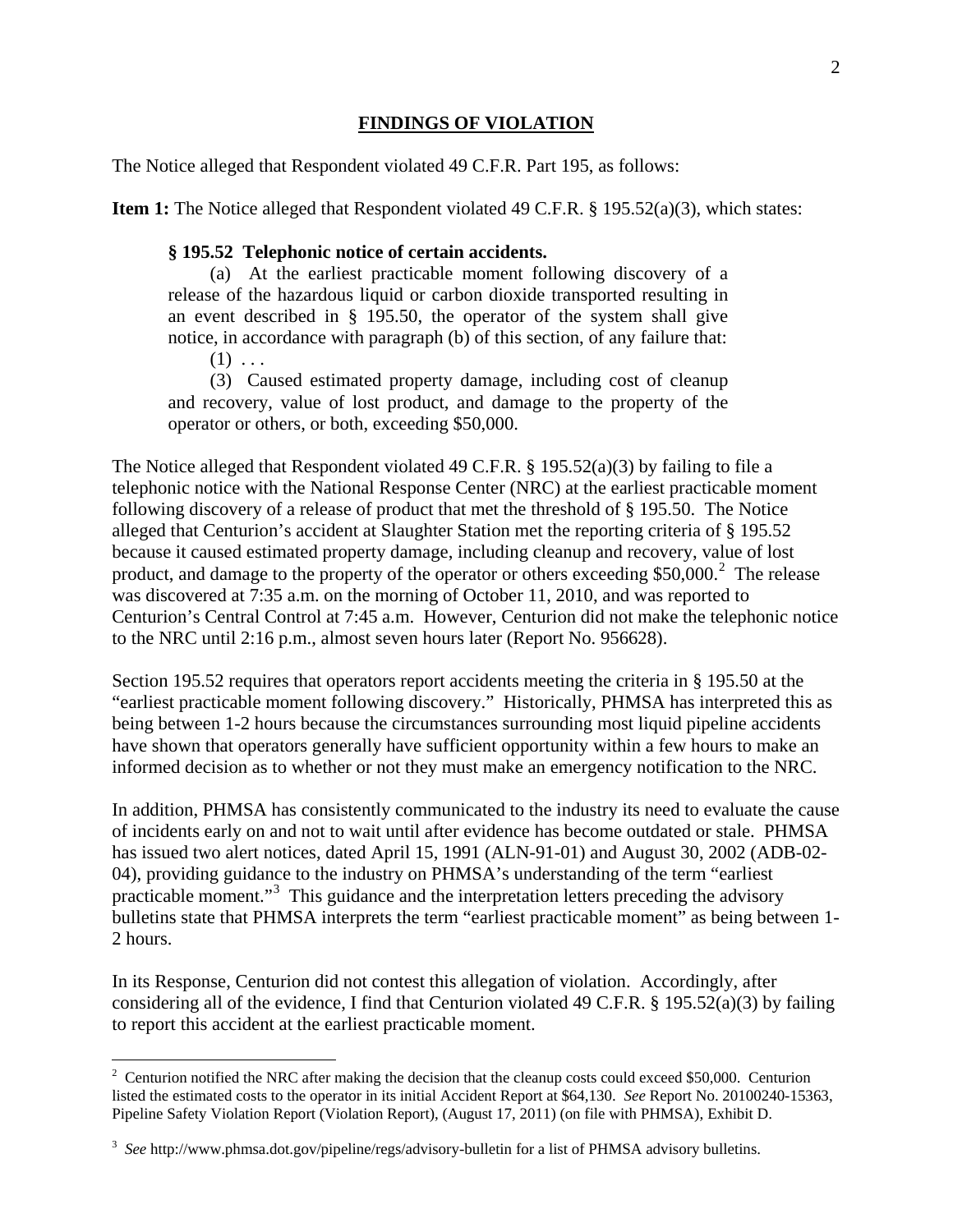**Item 3:** The Notice alleged that Respondent violated 49 C.F.R. § 195.505(g), which states:

### **§ 195.505 Qualification program.**

Each operator shall have and follow a written qualification program. The program shall include provisions to:

 $(a) \ldots$ 

(g) Identify those covered tasks and the intervals at which evaluation of the individual's qualifications is needed.

The Notice alleged that Respondent violated 49 C.F.R. § 195.505(g) by failing to follow its own operator qualification (OQ) program. Specifically, it alleged that Centurion failed to re-qualify control center personnel as frequently as prescribed by the company's OQ program, which stated that the re-evaluation interval for Task O-1, "Operate Pipeline System from Control Center," was one year. PHMSA inspectors discovered, however, that Centurion had only been re-evaluating control center personnel every three to four years.

In its Response, Centurion did not contest the alleged violation and confirmed that it had requalified all Control Center operators as of May 25, 2011. Centurion also reviewed and revised its procedures to ensure that the required annual frequency of review was consistently applied. Accordingly, I find that Respondent violated 49 C.F.R. § 195.505(g) by failing to follow its own written OQ program.

**Item 4:** The Notice alleged that Respondent violated 49 C.F.R. § 195.54(b), which states:

# **§ 195.54 Accident reports.**

(a) Each operator that experiences an accident that is required to be reported under § 195.50 shall as soon as practicable, but not later than 30 days after discovery of the accident, prepare and file an accident report on DOT Form 7000-1, or a facsimile.

(b) Whenever an operator receives any changes in the information reported or additions to the original report on DOT Form 7000-1, it shall file a supplemental report within 30 days.

The Notice alleged that Respondent violated 49 C.F.R. § 195.54(b) by failing to file a supplemental accident report within 30 days of receiving changes in the information originally reported. Specifically, it alleged that Centurion failed to update the release amount for its October 10, 2010 accident after learning of revised spill estimates. The original report filed on November 10, 2010 (report # 20100240-15363) indicated that 10,000 barrels had been released. Centurion filed three supplemental accident reports (report #s 20100240-15375, 20100240- 15436, and 20100240-15454) yet provided no updated release amount in any of these reports.

During the investigation, PHMSA reviewed Centurion's Supervisory Control and Data Acquisition (SCADA records and determined that the leak most likely occurred at 5:00 p.m. on October 10, 2010, and that approximately 18,600 barrels had most likely been released. PHMSA inspectors also discovered that the vacuum trucks deployed for cleanup of the accident had removed approximately 11,750 barrels of product, which exceeded Centurion's original 10,000 barrel release estimate.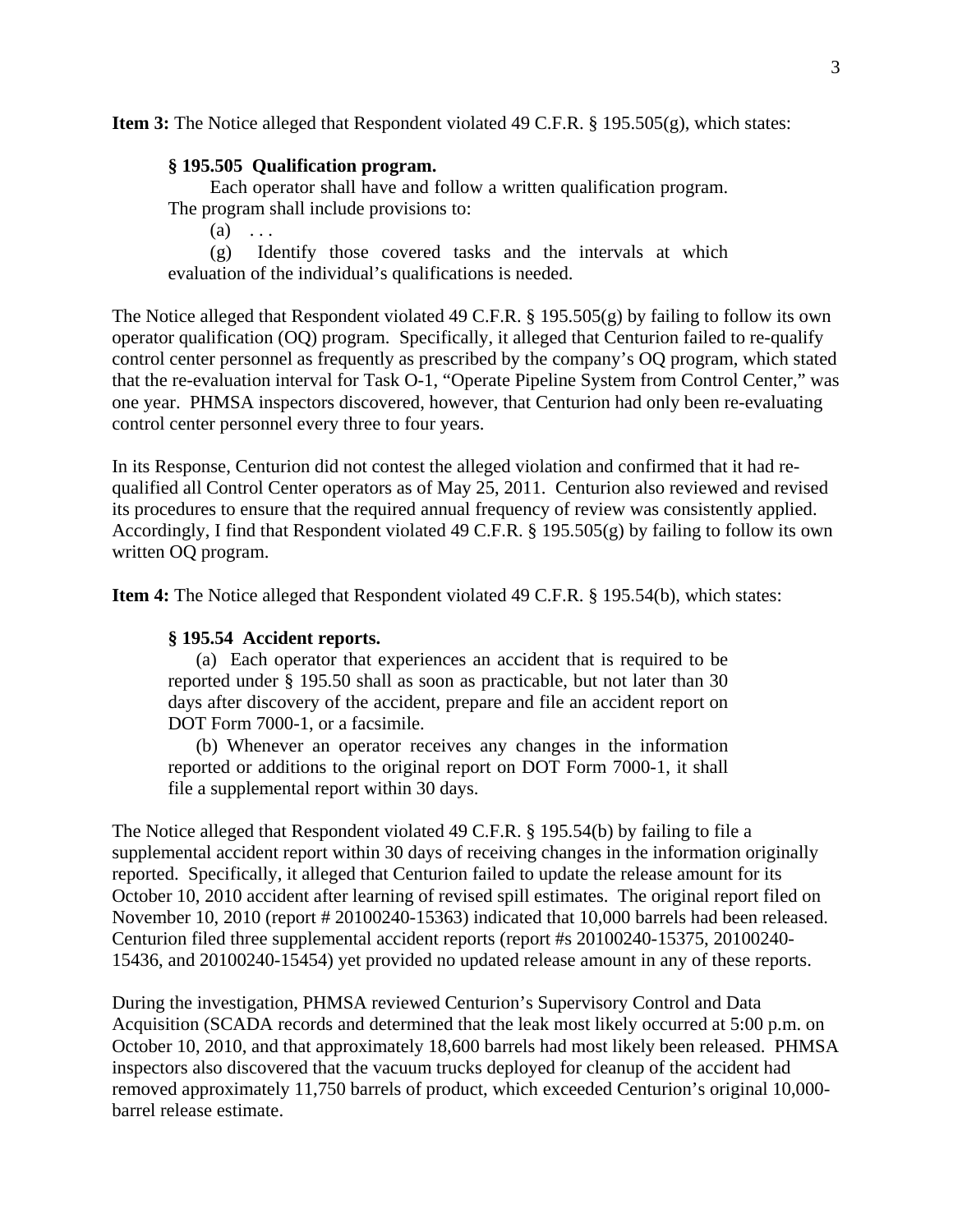Centurion did not contest the probable violation but stated that it had made its best estimate of the release amount using data from its Control Center and volumetric calculations from the amount of oil recovered and the amount of product in the remediated soil. Centurion also stated that in its experience, vacuum trucks usually picked up 4-8% sediment and therefore the 11,750 barrel estimate may not have been accurate.

After considering all of the evidence, I find that Respondent violated 49 C.F.R. § 195.54(b) by failing to submit a supplemental accident report (DOT Form 7000-1) with an updated spill amount.

These findings of violation will be considered prior offenses in any subsequent enforcement action taken against Respondent.

# **ASSESSMENT OF PENALTY**

Under 49 U.S.C. § 60122, Respondent is subject to an administrative civil penalty not to exceed \$100,000 per violation for each day of the violation, up to a maximum of \$1,000,000 for any related series of violations. In determining the amount of a civil penalty under 49 U.S.C. § 60122 and 49 C.F.R. § 190.225, I must consider the following criteria: the nature, circumstances, and gravity of the violation, including adverse impact on the environment; the degree of Respondent's culpability; the history of Respondent's prior offenses; the Respondent's ability to pay the penalty and any effect that the penalty may have on its ability to continue doing business; and the good faith of Respondent in attempting to comply with the pipeline safety regulations. In addition, I may consider the economic benefit gained from the violation without any reduction because of subsequent damages, and such other matters as justice may require. The Notice proposed a total civil penalty of \$39,000 for the violations cited above.

**Item 1:** The Notice proposed a civil penalty of \$7,500 for Respondent's violation of 49 C.F.R. § 195.52, for failing to submit a telephonic notice at the earliest practicable moment after discovering a crude oil release at its facility. Centurion did not contest either the allegation of violation or the proposed penalty amount. Accordingly, having reviewed the record and considered the penalty assessment criteria, I assess Respondent a civil penalty of \$7,500 which has already been remitted.

**Item 3:** The Notice proposed a civil penalty of \$31,500 for Respondent's violation of 49 C.F.R. § 195.505(g), for failing to follow the company's own OQ procedures for requalifying personnel. Centurion did not contest either the allegation of violation or the proposed penalty amount. Accordingly, having reviewed the record and considered the penalty assessment criteria, I assess Respondent a civil penalty of \$31,500, which has already been remitted.

In summary, upon review of all the evidence and consideration of the assessment criteria for each of the Items cited above, I assess Respondent a total civil penalty of \$39,000, which has already been remitted.